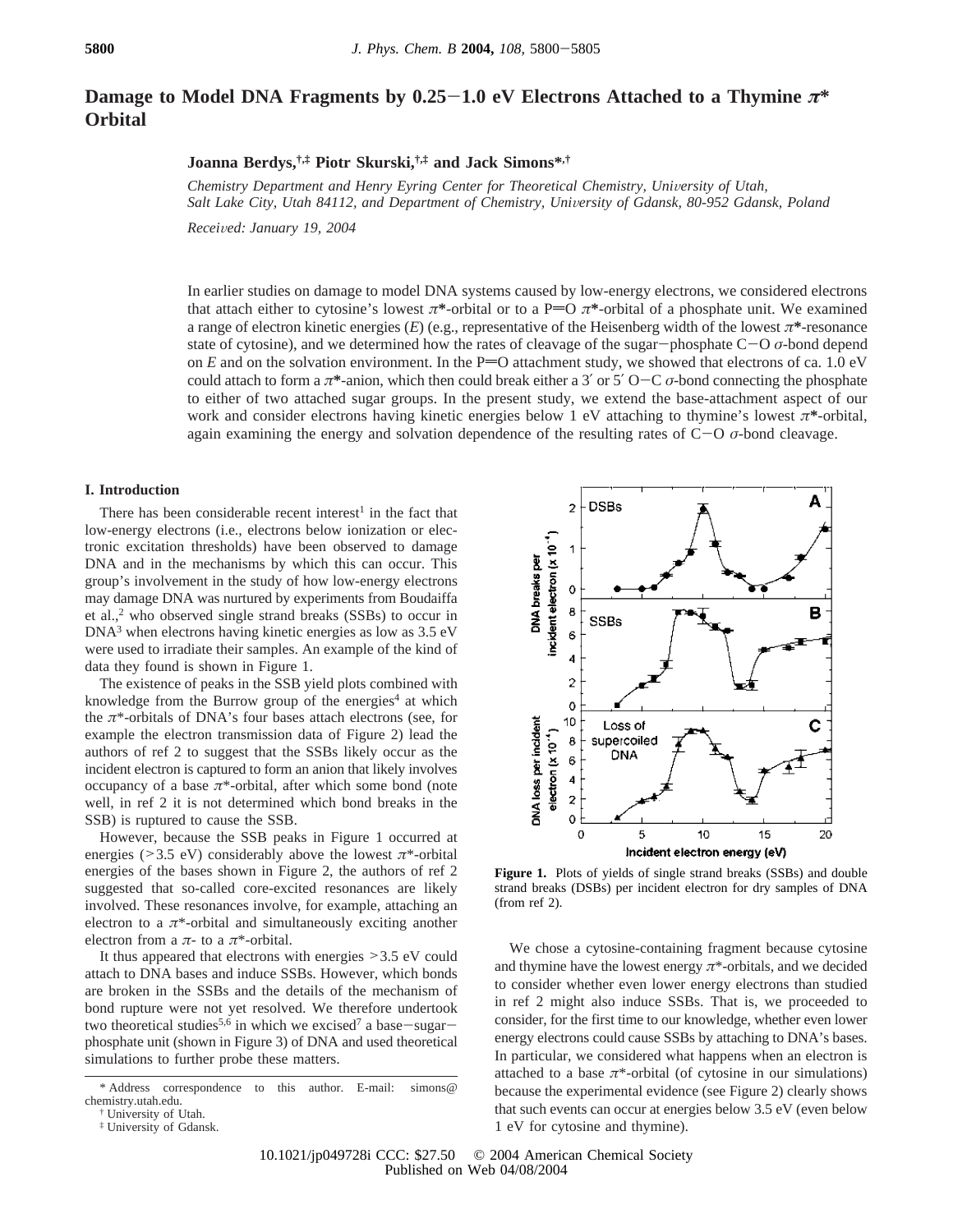

**Figure 2.** The vertical lines show the energies of the  $\sigma^*$ -orbitals of the DNA bases and of uracil (from ref 4).



**Figure 3.** Fragment of DNA excised for study in refs 5 and 6 showing the cytosine-sugar-phosphate fragment and the bond that ruptures.



**Figure 4.** Energies of the neutral (filled symbols) and the anionic (open symbols) cytosine-sugar-phosphate fragment vs C-O bond length (Å) as isolated species (top two plots) and with  $\epsilon = 78$  (bottom two plots).

The primary findings of our earlier studies are summarized below in Figure 4 and Table 1. In Figure 4, we plot the energy of the cytosine-sugar-phosphate fragment as the phosphatesugar  $O-C$  bond is stretched<sup>8</sup> both in the absence of the attached

**TABLE 1: Barriers (kcal mol<sup>-1</sup>) along the**  $C-O$  **Bond Length for Various Electron Kinetic Energies** *E* **(eV) and Various Solvent Dielectric Constants**  $\epsilon$  (for the **Cytosine**-**Sugar**-**Phosphate Fragment)**

|                              | electron energy $E$ |      |      |       |      |     |  |  |
|------------------------------|---------------------|------|------|-------|------|-----|--|--|
|                              | 0.2                 | 0.3  | 0.8  | 1.0   | 1.3  | 1.5 |  |  |
| barrier ( $\epsilon = 1.0$ ) | 15.6                | 15.1 | 12.1 | 11.2. | 9.0  | 8.4 |  |  |
| barrier ( $\epsilon$ = 4.9)  | 18.3                | 18.5 | 13.1 | 10.5  | 10.2 | 8.0 |  |  |
| barrier ( $\epsilon$ = 10.4) | 19.0                | 19.8 | 13.7 | 10.5  | 10.5 | 8.4 |  |  |
| barrier ( $\epsilon$ = 78)   | 28.1                | 21.8 | 11.3 | 9.5   | 5.3  | 5.1 |  |  |

electron and with an electron attached to cytosine's lowest *π*\* orbital. In this example, the energy of the excess electron is 1 eV. We plot these data both for an isolated (i.e., nonsolvated) fragment as is representative of the dry DNA samples used in ref 2 and when solvated by a medium characterized by a dielectric constant  $\epsilon$  of 78. We performed the solvated-fragment simulations to gain some idea of how large an effect solvation might have on the SSB formation process we were considering.

The crucial observation to make is that the anion surface has a barrier near 1.9 Å and subsequently drops to lower energy as *R* is further increased, while the neutral-fragment surface monotonically increases with *R* indicative of homolytic cleavage of the C-O bond.

We carried out such simulations for a range of energies *E* for the electron that attaches to the  $\pi^*$ -orbital because, as Figure 2 clearly shows, these metastable  $\pi^*$ -anion states have substantial Heisenberg widths that derive from their short lifetimes. We varied the electron energy *E* to span the reasonable range of these widths. For each *E* value, we carried out simulations with the cytosine-sugar-phosphate unit surrounded by a dielectric medium of various solvation strengths (as characterized by the dielectric constant  $\epsilon$  in the polarized continuum model (PCM) of solvation<sup>9</sup>). In Table 1, we summarize how the barrier on the anion surface depends on the electron energy *E* and the solvent dielectric strength  $\epsilon$ .

We estimated the rates of C-O bond breakage by taking the overcompact at which a typical C-O bond vibrates  $(c_2, 10^{13} \text{ s}^{-1})$ frequency at which a typical C-O bond vibrates (ca.  $10^{13}$  s<sup>-1</sup>) and multiplying by the probability *P* that thermal motions can and multiplying by the probability *P* that thermal motions can access the barrier height  $\Delta$ :  $P = \exp(-\Delta/kT)$ . For example, when a 1 eV electron attaches to cytosine, the barrier height is 11 kcal mol<sup>-1</sup> and we predict SSBs involving phosphate-sugar O-C σ-bond cleavage occurs at ca. 10<sup>6</sup> s<sup>-1</sup>. Because the rate of electron autodetachment from the  $\pi^*$ -anion state is ca. 10<sup>13</sup>- $10^{14}$  s<sup>-1</sup>, this suggests that only 1 in ca.  $10^{7}-10^{8}$  such  $\pi^{*}$ -anions will undergo SSB. This work was the first time such low-energy electrons were predicted to cause such SSBs via this mechanism.

In the present work, we describe an extension to consider what happens when such low-energy electrons attach to thymine rather than to cytosine. Again, we note that thymine and cytosine have the lowest  $\pi^*$ -orbital energies so it makes most sense to consider these two bases early in our investigations.

#### **II. Methods**

Because most of the methods used to carry out these calculations were detailed in ref 5, we will not repeat such a description here. Instead, we will review only those methods that are specific to the metastability of the anion states or to our treatment of the solvation environment.

Because the  $\pi$ <sup>\*</sup>-anion is not an electronically stable species but is metastable with respect to electron loss, we had to take additional measures to make sure that the energy of the anion relative to that of the neutral fragment shown in Figure 1 was correct. That is, to describe attaching a 0.3 eV electron to the *π*\*-orbital of thymine, we needed to alter our atomic orbital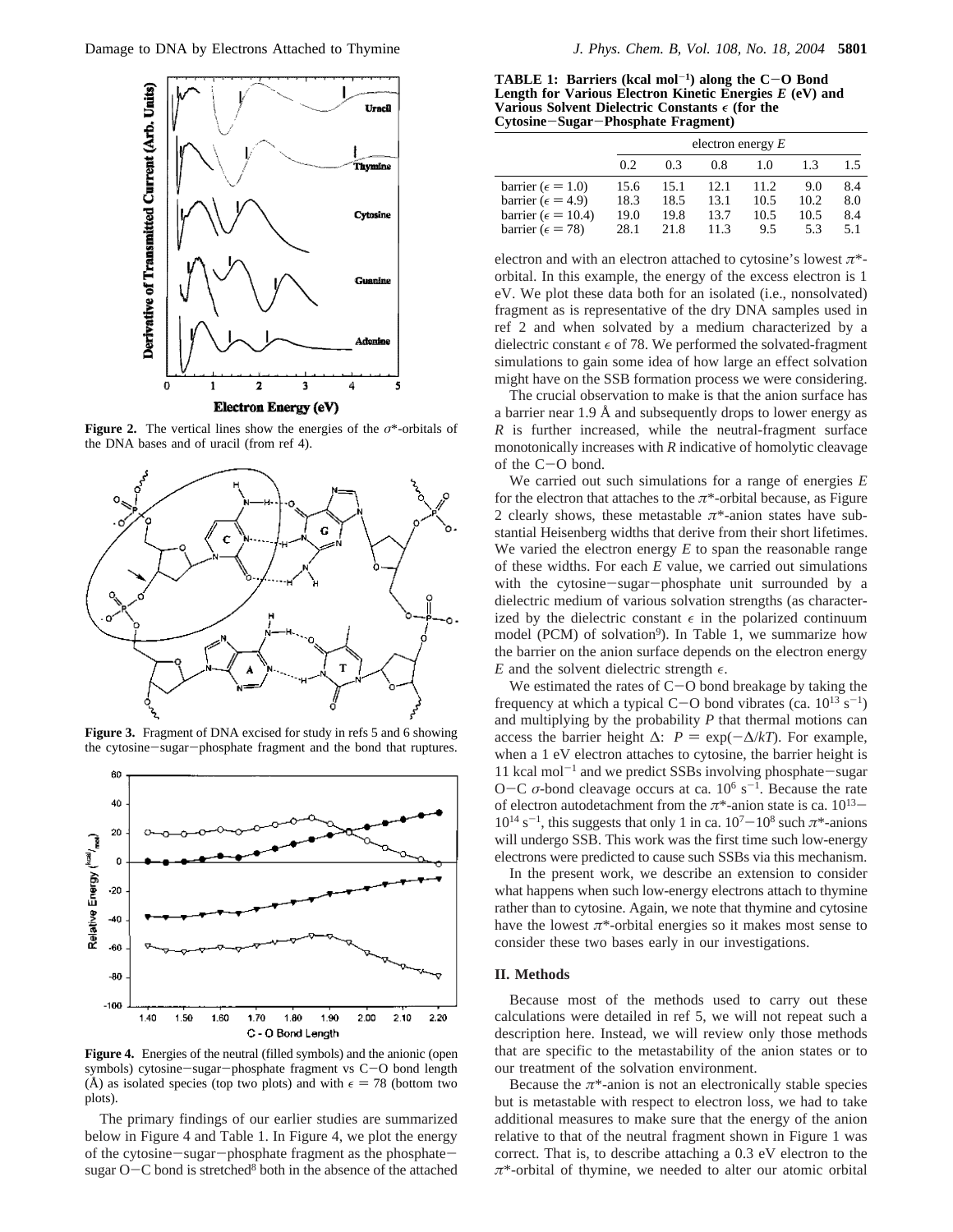

**Figure 5.** Energies of the neutral fragment ( $\epsilon = 1.0$ , solid square;  $\epsilon = 4.9$ , solid triangle;  $\epsilon = 10.4$ , solid circle;  $\epsilon = 78$ , solid diamond) and of the  $\pi^*$ -anion ( $\epsilon = 1.0$ , half-filled square;  $\epsilon = 4.9$ , half-filled triangle;  $\epsilon = 10.4$ , half-filled circle;  $\epsilon = 78$ , half-filled diamond) fragment at various electron energies *E* and various solvation dielectric constants.

basis set to produce a  $\pi^*$ -orbital having an energy of 0.3 eV. We did so by scaling the exponents of the most diffuse  $\pi$ -type basis functions on the atoms within the thymine ring to generate a lowest  $\pi^*$ -orbital on thymine with this energy. Of course, we had to perform independent orbital exponent scaling to achieve *π*\*-orbital energies of 0.25, 0.3, 0.45, and 1.0 eV. By scaling the exponents of the atomic orbital basis functions, we are able to match the kinetic energy of the incident electron to the total (kinetic plus potential) energy of the electron in the cytosine *π*\*-orbital. This matching is crucial for describing such metastable states.

To describe the effect of surrounding solvent molecules and the *π*-stacked and hydrogen-bonded bases on the electronic energy and geometry of our model DNA fragment, we employed the polarized continuum (PCM) solvation model<sup>9</sup> within a selfconsistent reaction field treatment, and we performed all calculations using the Gaussian 98 program.10 Dielectric constants of 1.0, 4.9, 10.4, and 78 were included to gain appreciation for how strongly the most important aspects of the resulting data depend on the solvation strength.

The energy profiles that we obtain as functions of the  $C-O$ bond length connecting the sugar and phosphate groups of our model thymine-deoxyribose-phosphate system describe variation in the electronic energy of the fragment and its anion with all other geometrical degrees of freedom "relaxed" to minimize the energy. In duplex DNA, there clearly are constraints placed on the geometry of the thymine-dexoyribose-phosphate groups (e.g., hydrogen bonding and  $\pi$ -stacking) that do not allow all geometrical parameters to freely vary. As such, the energy profiles we obtain provide lower bounds to the barriers that must be overcome to effect C-O bond cleavage. However, we found that the changes in the remaining bond lengths  $(< 0.04 \text{ Å})$  and valence angles  $(5^{\circ})$  are quite small as we "stretch" the C-O bond. Hence, we do not think the unconstrained energy profiles result in qualitatively incorrect barriers in relation to the situation in DNA.

**TABLE 2: Barrier Energies (kcal mol**-**1) and C**-**O Bond Lengths** *R* **(Å) at the Barrier for Various Electron Energies**  $E$  (eV) and Solvation Strength  $\epsilon$  (for the **Thymine**-**Sugar**-**Phosphate DNA Fragment)**

|                                         |       | electron energy $E$ |       |       |  |  |  |
|-----------------------------------------|-------|---------------------|-------|-------|--|--|--|
|                                         | 0.25  | 0.3                 | 0.45  | 1.0   |  |  |  |
| barrier (gas phase)                     | 13.01 | 12.85               | 10.46 | 8.26  |  |  |  |
| barrier ( $\epsilon$ = 4.9)             | 16.65 | 15.10               | 14.19 | 10.34 |  |  |  |
| barrier ( $\epsilon$ = 10.4)            | 18.40 | 16.78               | 14.49 | 10.85 |  |  |  |
| barrier ( $\epsilon$ = 78)              | 24.53 | 19.00               | 15.10 | 6.71  |  |  |  |
| $R$ at barrier (gas phase)              | 1.85  | 1.85                | 1.85  | 1.80  |  |  |  |
| <i>R</i> at barrier ( $\epsilon$ = 4.9) | 1.90  | 1.90                | 1.85  | 1.80  |  |  |  |
| R at barrier ( $\epsilon$ = 10.4)       | 1.90  | 1.90                | 1.95  | 1.80  |  |  |  |
| <i>R</i> at barrier ( $\epsilon$ = 78)  | 2.00  | 2.00                | 1.85  | 1.75  |  |  |  |
|                                         |       |                     |       |       |  |  |  |

### **III. Results**

**A. Energy Profiles.** In Figure 5, we show plots of the electronic energies of the neutral and  $\pi^*$ -anion species with various (PCM) solvent dielectric constants for the energy *E* of the attached electron ranging from 0.25 to 1.0 eV.

Notice that the thymine  $\pi^*$ -anion is electronically unstable (by an amount *E*) in the gas phase but becomes electronically stable and thus not subject to autodetachment even for solvation strengths near  $\epsilon = 5$ . Also note that all of the anion surfaces rise in energy as the  $C-O$  bond length *R* is initially stretched; they then reach a barrier, after which they fall to lower energy as *R* is further stretched.

As noted, we performed such calculations for electron kinetic energies *E* equal to 0.25, 0.30. 0.45, and 1.0 eV. The energies of the barriers on the anion surfaces (relative to the minimum near  $R = 1.4$  Å) as well as the values of the C-O bond length *R* at which these barriers occur are summarized for various *E* and  $\epsilon$  values in Table 2.

The  $\pi^*$ -anion energy profiles in the absence of solvent (i.e., for  $\epsilon = 1.0$ ) suggest that C-O bond rupture requires surmounting a  $8-13$  kcal mol<sup>-1</sup> barrier (depending on the electron energy *E*) but that the fragmentation process is exothermic in all cases.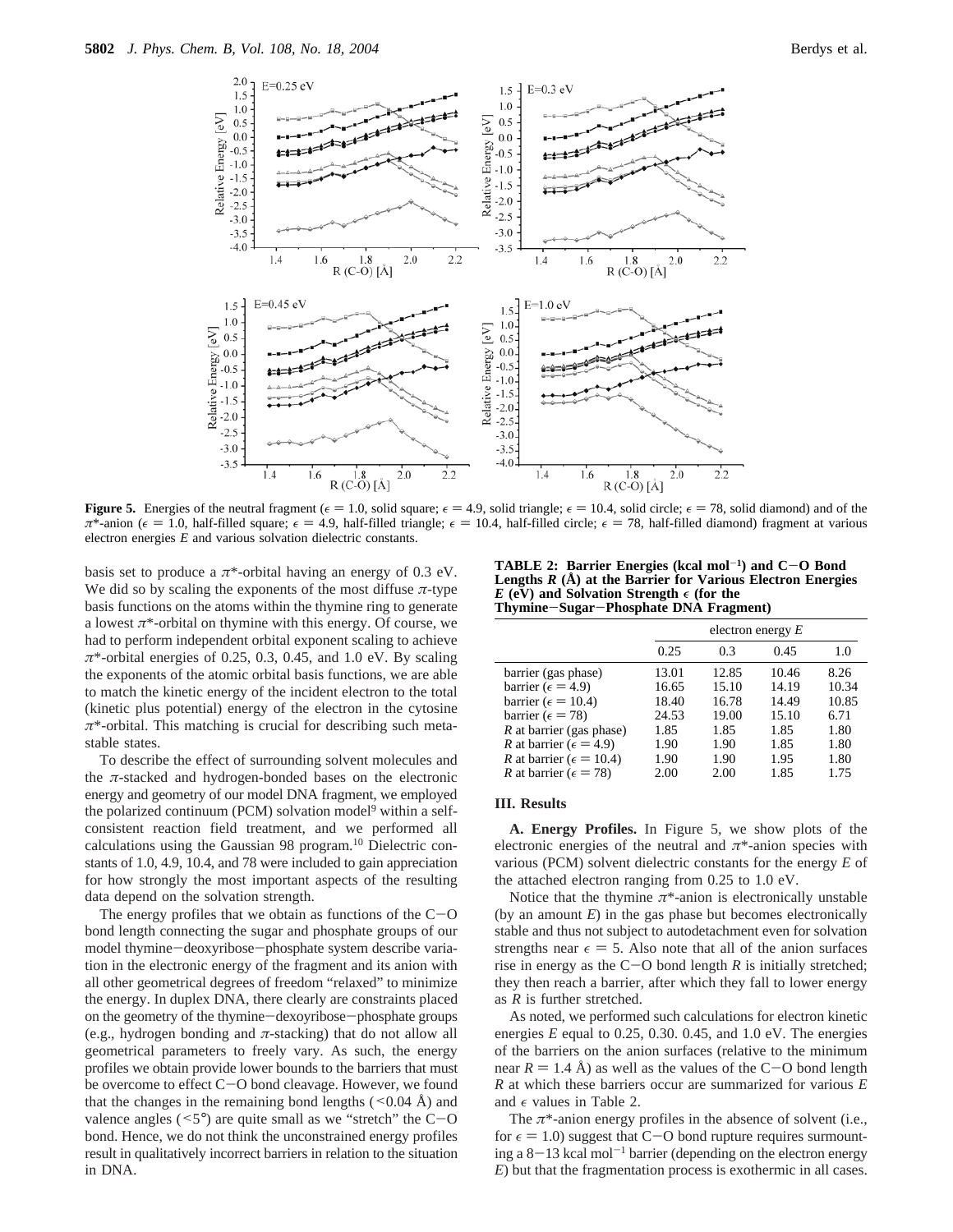

**C-O Bond Length** 

**Figure 6.** Representative plots of the neutral (black) and  $\pi^*$  (red) and *<sup>σ</sup>*\* (blue) diabatic anion energies as functions of the C-O bond length *R*.

The exothermicity results primarily from the large electron affinity (ca. 4 eV) of the neutralized phosphate group that is generated when the  $C-O$  bond ruptures and the attached electron migrates to the  $-O-PO<sub>3</sub>H<sub>2</sub>$  unit. Several trends in the data summarized in Table 2 are worth noting:

(1) The barrier occurs at nearly the same *R* value for all solvents and for all *E* values, although there seems to be a trend to smaller *R* values at higher *E*. This same trend was observed in our earlier cytosine work.<sup>6</sup>

(2) Among all solvation environments, the barrier ranges from 7 to 25 kcal/mol and is smaller for high *E* values than for low *E* values. Some of this trend likely derives from the fact that, at higher *E*, there is more energy present in the anion and thus less energy is needed to access the barrier. Again, a similar trend was seen for cytosine.<sup>6</sup>

(3) Moreover, the barrier tends to grow as the solvation strength increases at low *E* values and to decrease as the solvation strength increases at higher *E* values.

(4) Only for  $\epsilon = 1.0$  is the anion electronically metastable; for all other  $\epsilon$  values, the anion lies below the neutral for all *R* values and is thus electronically stable. Again, this is what was observed in our earlier cytosine study. This is especially important to note because it suggests that, even in a modest solvation environment such as *σ*-stacking might afford, the anions are likely electronically stable and thus not susceptible to autodetachment.

**B. Predicted Rates of SSB Formation.** To estimate the rates of SSB formation via the mechanism we are studying here, we use the method outlined earlier: rate =  $10^{13} \exp(-\Delta/kT)$  s<sup>-1</sup>. Using barrier heights  $\Delta E$  of 5, 10, 15, 20, and 25 kcal mol<sup>-1</sup>, which characterize the range shown in Table 2, we obtain rates of 6.3  $\times$  10<sup>9</sup>, 1.3  $\times$  10<sup>6</sup>, 2.7  $\times$  10<sup>2</sup>, 6  $\times$  10<sup>-2</sup>, and 1  $\times$  10<sup>-5</sup>  $s^{-1}$ , respectively. As we show in the following section, these rates are slower than the rates at which the attached electron undergoes through-bond electron transfer (i.e., from the thymine, through the sugar, and onto the phosphate), and thus it is these rates that we suggest limit the rates of SSB formation whenever the mechanism being examined here is operative.

Recall that the autodetachment lifetimes of  $\pi^*$ -anion states of DNA's bases are expected to be ca.  $10^{-13}$  to  $10^{-14}$  s when the base is not solvated or has not undergone relaxation to form the electronically stable anion structure. Also, note from Figures 5 and 6 that the  $\pi^*$ -anion (of thymine) is metastable only for  $\epsilon$  $= 1.0$ . That is, for all the solvent environments considered here, the  $\pi^*$ -anion is electronically stable with respect to the neutral DNA fragment. These observations suggest the following:

(a) For nonsolvated DNA (as used in the experiments of ref 2), only at *E* values above 0.45 eV will SSB formation be within 7 orders of magnitude of the autodetachment rate.

(b) For moderately or strongly solvated DNA, the anion is electronically stable so competition with autodetachment is not an issue. In such cases, the rates of SSB formation range over many orders of magnitude, but are usually larger at higher *E* values and for smaller dielectric constants.

(c) For a dielectric constant near 5, which may be representative of native DNA, the SSB rates range from  $10^2$  to  $10^6$  s<sup>-1</sup> as the electron's kinetic energy varies from 0.25 to 1.0 eV.

**C. Rates of Through-Bond Electron Transfer.** For each value of the  $C-O$  bond length *R*, there are two anion diabatic states that need to be considered to examine the through-bond electron-transfer event. The first consists of the DNA fragment with the excess electron attached to thymine's *π*\*-orbital at an energy *E* (that can range from 0.25 to 1.0 eV). The second consists of the DNA fragment with the excess electron occupying the  $\sigma^*$ -orbital of the C-O bond. The latter state lies at much higher energy for *R* values near  $R_{eq}$  (1.45 Å) because it places two electrons into the C-O bonding orbital and one into the <sup>C</sup>-O antibonding orbital *<sup>σ</sup>*\*. However, as the C-O bond is stretched, the energy of this  $\sigma^*$ -anion state drops sharply as shown in Figures 4 and 5. In fact, the  $\sigma^*$ -anion eventually evolves, at large *R*, into the phosphate anion and a deoxyribose carbon radical. Because the neutralized phosphate group has a large electron binding energy (ca. 4 eV), this *σ*\*-anion's energy is very low at large *R*. It is this large electron affinity that provides much of the thermodynamic driving force for  $C$ -O bond cleavage in the mechanism treated here. In Figure 6, we show qualitatively how the energies of these two anion diabatic states and the neutral base-sugar-phosphate vary with *<sup>R</sup>*.

As the C-O bond length approaches 1.9 Å, the *<sup>σ</sup>*\*-anion state has decreased enough in energy (because the orbital overlap of the carbon and oxygen has decreased) to render its energy equal to that of the  $\pi^*$ -anion. At such *R* values, these two diabatic states couple and undergo an "avoided crossing" to produce a pair of adiabatic states whose regions of avoidance are shown in Figure 7 (for various *<sup>E</sup>* values) for the thyminesugar-phosphate system we are dealing with.

The energy spacing *δE* between the two adiabatic curves at their point of closest approach can be used to estimate the rate at which the excess electron, originally localized on thymine's *π*\*-orbital, moves through the unfilled (i.e., virtual) orbitals of the intervening deoxyribose and into the C-<sup>O</sup> *<sup>σ</sup>*\*-orbital. The *δE* values shown in Figure 7 range from 0.01 to 0.24 eV and correspond to rates of  $2 \times 10^{12}$  to  $6 \times 10^{13}$  s<sup>-1</sup>.

In Figure 8 we show the orbital containing the excess electron at two *R* values. At the smaller *R*, the electron is localized on the thymine  $\pi^*$ -orbital, but as *R* moves beyond ca. 1.9 Å, the electron moves through the deoxyribose and onto the phosphate unit.

#### **IV. Summary**

Our ab initio simulations have been aimed at studying the rates at which very specific single strand breaks may occur in DNA after a free electron is attached to a base within the DNA. The particular mechanism studied here likely will be operative only when the negatively charged phosphate groups closest to the base to which the electron attaches have nearby countercations or some other positive charges that render them neutral.<sup>11</sup> This was, of course, the case for the DNA molecules used in the original experiments<sup>2</sup> that attracted our interest in this phenomenon. Only in such situations will the electron transfer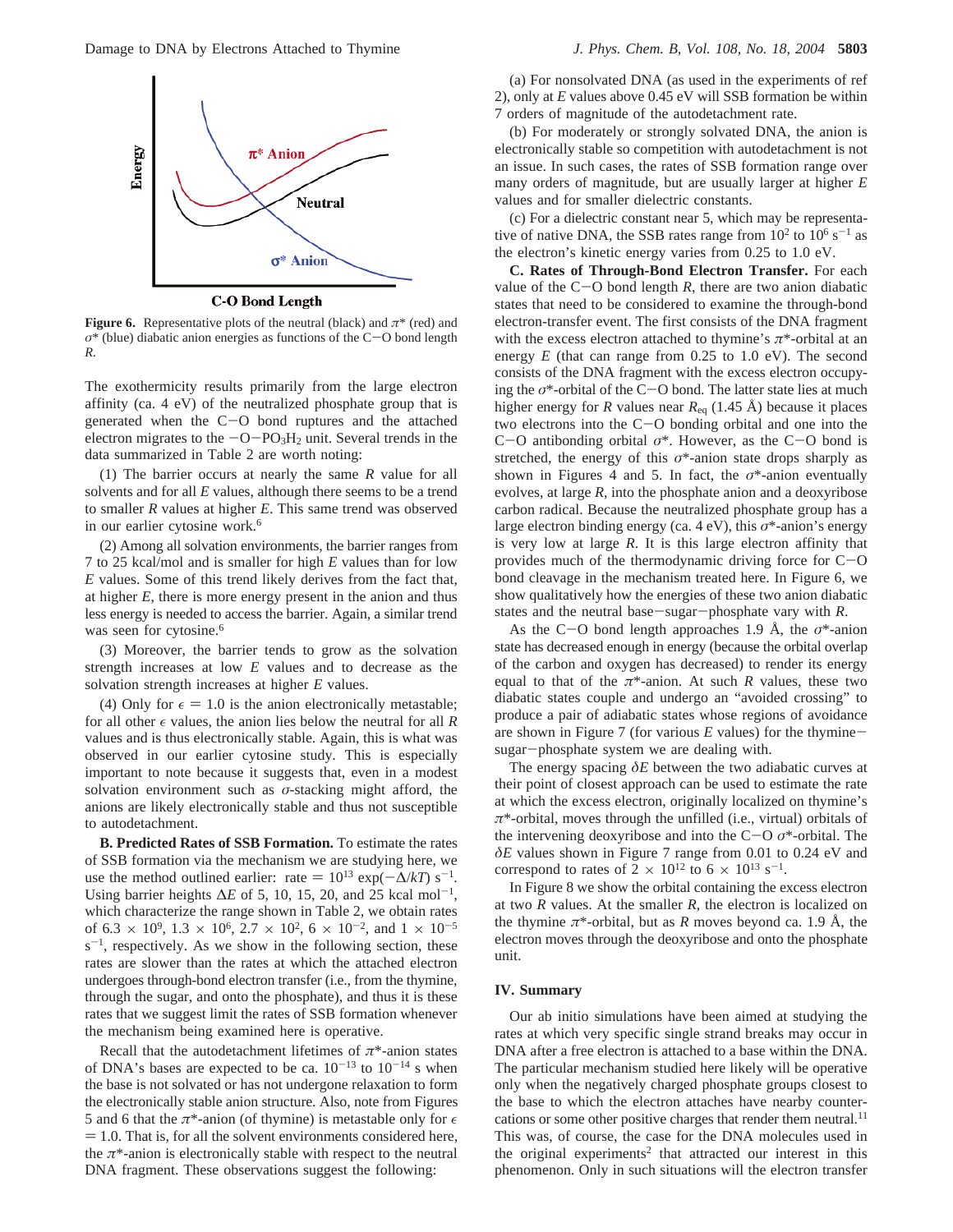

**Figure 7.** Avoided crossings between the adiabatic *<sup>π</sup>*\*- and *<sup>σ</sup>*\*-anion states for the nonsolvated thymine-sugar-phosphate fragment at various *<sup>E</sup>* values.



**Figure 8.** Orbital occupied by the attached electron for *R* values below 1.9 Å (top) and for *R* values beyond 1.9 Å (bottom).

from the base's  $\pi^*$ -orbital to the phosphate group be energetically as favorable as in this case.

We view the sequence of events taking place in this mechanism as follows.

(1) An electron having kinetic energy *E* in the range 0.25 to 1.0 eV (as studied here) attaches to the lowest  $\pi^*$ -orbital of thymine. This state has a maximum in its attachment crosssection near 0.4 eV but extends considerably above and below this energy; this is why we compute rates for *E* values between 0.25 and 1.0 eV for this single resonance state. The incident electron cannot enter the C-O  $\sigma^*$ -orbital directly because this orbital's energy is too high when the  $C-O$  bond is near its equilibrium distance.

2. In the absence of stabilization due to surrounding hydrogen bonded or *π*-stacked bases or solvent molecules or even vibrational relaxation, the  $\pi^*$ -anion state can undergo electron autodetachment at a rate of ca.  $10^{13}$  to  $10^{-14}$  s<sup>-1</sup>.

3. Alternatively, after attachment, the *π*\*-anion may undergo geometrical distortion and/or reorganization of the surrounding solvation environment to render this state electronically stable. We find that even modest solvation makes the *π*\*-anion stable, so it is likely that a significant fraction of the nascent  $\pi^*$ -anions become stabilized.

4. As the *<sup>π</sup>*\*-anion's C-O bond vibrates (with frequency *<sup>ν</sup>*) under thermal excitation, it has some (albeit low) probability of reaching a critical distortion at which the C-O bond's *<sup>σ</sup>*\* orbital and the base's  $\pi^*$  state become nearly degenerate. The energy  $\Delta$  required to access such a stretched C-O bond plays a crucial role in determining the rate (given as  $\nu \exp(-\Delta/kT)$ ) of C-O bond cleavage and thus of SSB formation. We find these barriers  $\Delta$  to vary from ca. 7 to 25 kcal mol<sup>-1</sup>; they are smallest at higher *E* values and they depend on the solvation environment as shown in Table 2. The energies *E* are, in effect, the reorganization (including solvent and intramolecular relaxation) energy requirements for the electron-transfer event to occur.

5. Once the barrier is reached at the stretched C-O bond length, the attached electron promptly moves, via a throughbond transfer process, from the base's  $\pi^*$ -orbital, through the vacant orbitals of the intervening dexoyribose, and onto the <sup>C</sup>-O bond that eventually cleaves to produce the highly stable phosphate ion. We find that the rate of through-bond electron transfer is faster than the rate of accessing the barrier, so the former is not the rate-limiting step in forming SSBs.

6. Our data on the thymine-containing DNA fragment studied here are qualitatively the same as those we obtained earlier for a cytosine-containing fragment, although there are quantitative differences in the bond-cleavage rates and how these rates depend on electron energy  $E$  and on solvation strength  $\epsilon$ .

It should be recalled that the samples used in the experiments of ref 2 contained dried DNA, so the degree of solvation in those experiments was quite low. For this reason, the anions formed by electron attachment in those experiments were probably electronically metastable with lifetimes in the  $10^{-13}$ to  $10^{-14}$  s range as a result of which the yield of SSBs per attached electron was quite low (in fact, SSBs were not even